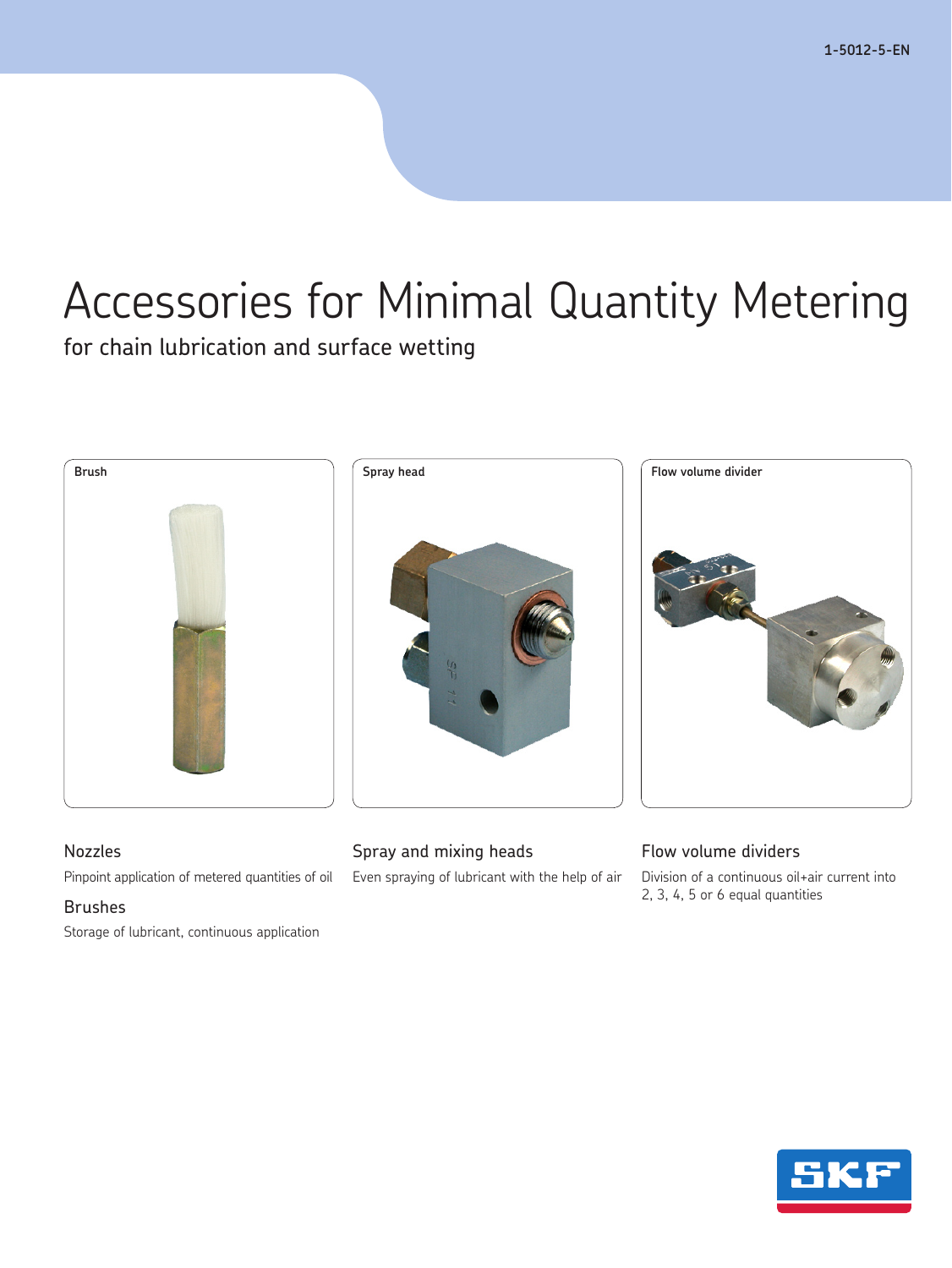### **Accessories for Minimal Quantity Metering for Chain Lubrication and Surface Wetting**



# Nozzles with and without check valve

for pinpoint application of a metered quantity of oil



| Order No.                  | Number of<br>outlet ports | øD [mm]    |
|----------------------------|---------------------------|------------|
| 857-420-003<br>857-420-004 | 1<br>3                    | 0.6<br>1.0 |
| $AC-A-405$<br>$AC-A-406$   | 1                         |            |

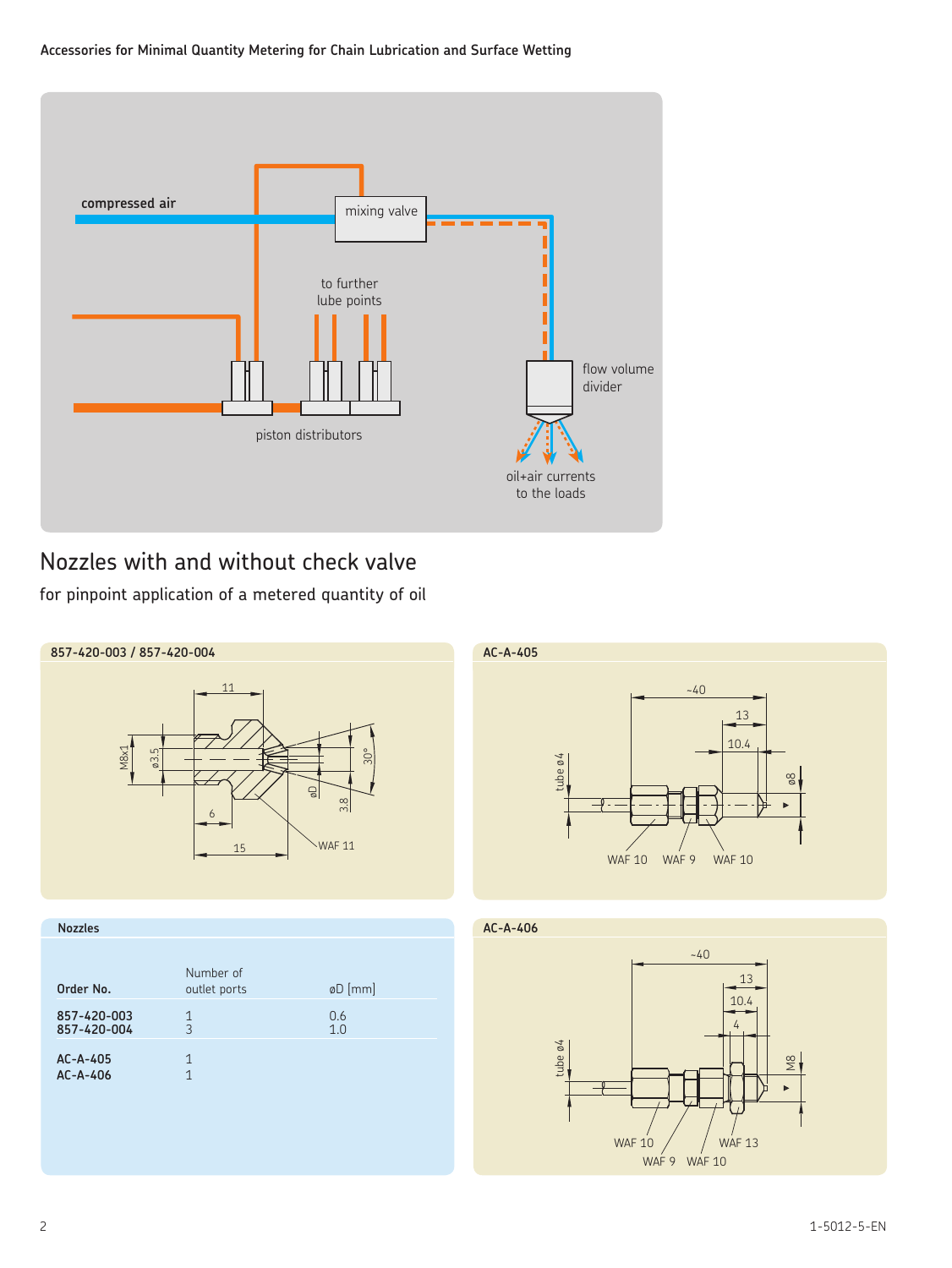# Spray heads with check valve, without metering of their own

A metered quantity of oil is fed to a current of air in spray heads. They are always used when a fixed connection of the secondary line to the lube point is not possible, e.g. for the lubrication of chain links, gears, tools and workpieces.

The oil is apportioned by piston distributors installed between the pump and spray heads.

| Spray heads                |                 |
|----------------------------|-----------------|
|                            |                 |
| Order No.                  | Number of bores |
| <b>SP11</b><br><b>SP13</b> | 1<br>3          |
| 501-100-009<br>501-100-010 | 1<br>3          |

**SP11 / SP13** 32 32  $04.5 - 10$  $\overline{4}$ 40.5 20 M<sub>8x</sub> WAF $12$  $\left\langle \right\rangle$ air 16  $M8v1$ toil



**Connection pieces** tapped for solderless tube connection for air and oil line

Order No. **402-006** for tube 2.5 mm diam. Order No. **404-003** for tube 4 mm diam. Order No. **406-158** for tube 6 mm diam.

**Washer,** order No. **DIN7603-A8x11.5-CU**

Please, see also important product usage information on the back cover.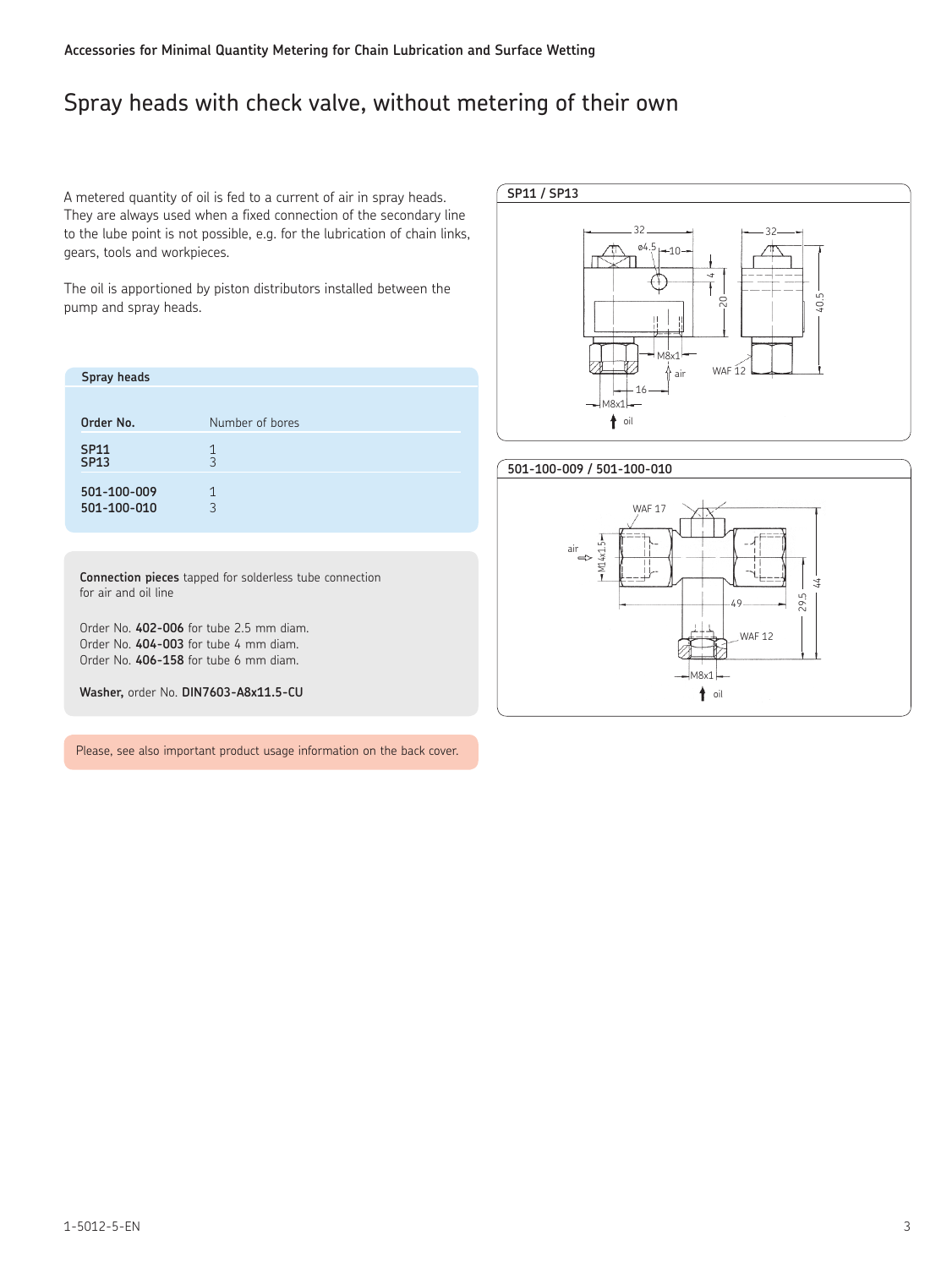# Brushes



| <b>Brushes</b>                                                                                         |                                                                                      |                     |                 |          |                                                                      |
|--------------------------------------------------------------------------------------------------------|--------------------------------------------------------------------------------------|---------------------|-----------------|----------|----------------------------------------------------------------------|
| Order No.                                                                                              | <b>Brush material</b>                                                                |                     | Protective hose |          | Fig.                                                                 |
| 992-000-289<br>995-001-577<br>995-001-618<br>995-001-626<br>995-001-627<br>992-000-280<br>24-2580-2030 | Perlon, soft<br>horse hair<br>horse hair<br>horse hair<br>horse hair<br>PА<br>PA 6.6 |                     | ja<br>ia        |          | $\mathbf{1}$<br>$\overline{2}$<br>$\overline{2}$<br>3<br>3<br>4<br>5 |
| Order No.                                                                                              | Brush material                                                                       | $\lfloor 1 \rfloor$ | L <sub>2</sub>  | øD       | Fig.                                                                 |
| 169-000-193<br>169-000-194                                                                             | corrugated<br>cast steel wire                                                        | 25<br>25            | 45<br>53        | 28<br>16 | 6<br>6                                                               |
| 992-000-171                                                                                            | horse hair                                                                           |                     |                 |          | 7                                                                    |

**Fig. 6**



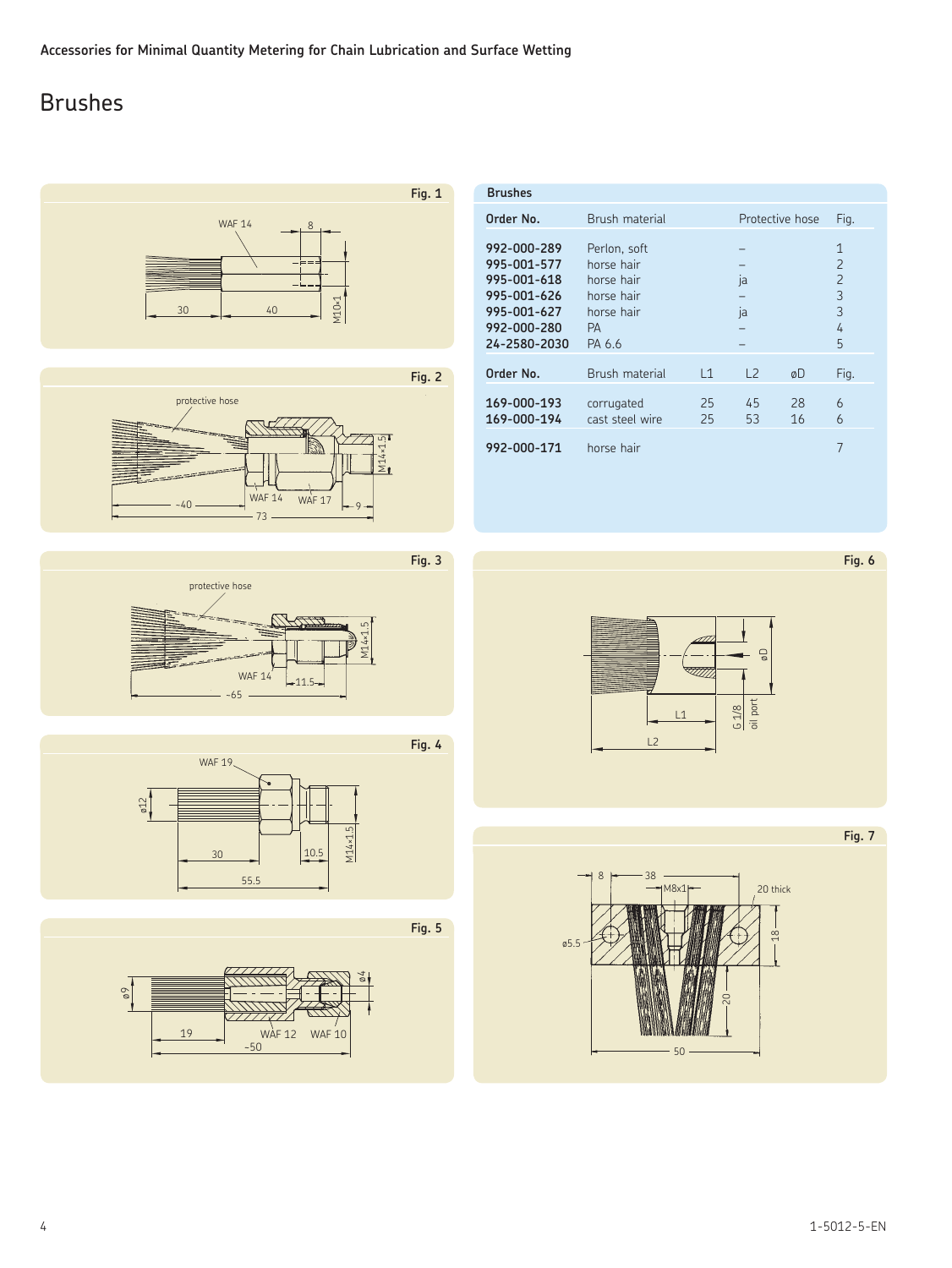### Mixing heads without metering of their own

### to supply **one** load

The pressure line and secondary line come together in mixing heads. The mixing heads can be introduced directly into the consuming point's thread.

Mixing heads require a metering piston distributor of an intermittently operated singleline central lubrication system or an injection oiler in order to supply oil (cf. leaflet 1-5012-4-EN).

Since no oil is deposited in the pressure line, there is no "cloud of oil haze" when a system is started up after a shutdown.

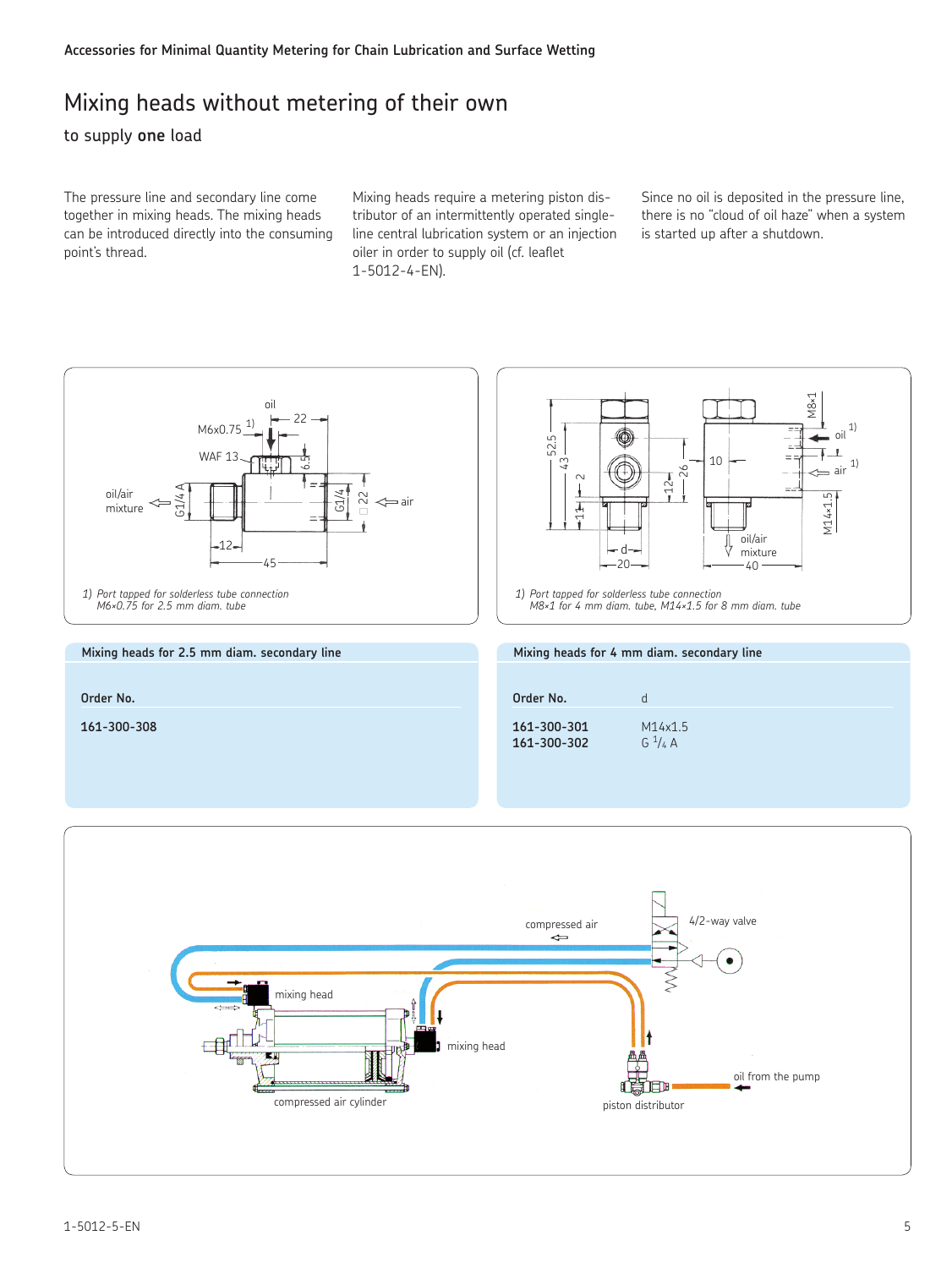## Flow volume dividers

For uniform apportionment of oil+air or fluid grease+air currents to 2 or more lube points. The outlet ports should be as free of pressure as possible, but differences in secondary-line length of up to 0.5 m are of no consequence.



| $\square$ 36<br>Lubricant inlet port<br>to mixing valve<br>for 4 mm diam. tubing<br>41<br>$M8\times1$<br>$-41$<br>M10×1<br>20<br><b>MV51</b><br>11<br>$^{4.5}_{0}$<br>ø4.3<br>Air inlet port on both sides<br>for 6 mm diam. tubing<br>12<br>$\frac{1}{\mathbf{r}}$<br>$-53.5$<br>25 |
|--------------------------------------------------------------------------------------------------------------------------------------------------------------------------------------------------------------------------------------------------------------------------------------|
| 04.5<br>73.5<br>Œ<br>٢ł                                                                                                                                                                                                                                                              |
| 94<br>98.5                                                                                                                                                                                                                                                                           |
| Lube point connections<br>M8x1 for 4 mm diam. tubing                                                                                                                                                                                                                                 |

| Order No.                                                               | Lube points | Order No.                                                               | Lube points |
|-------------------------------------------------------------------------|-------------|-------------------------------------------------------------------------|-------------|
| 169-000-182<br>169-000-183<br>169-000-184<br>169-000-185<br>169-000-186 |             | 169-000-252<br>169-000-253<br>169-000-254<br>169-000-255<br>169-000-256 |             |
| Mounting position preferably vertical                                   |             | Mounting position preferably vertical                                   |             |